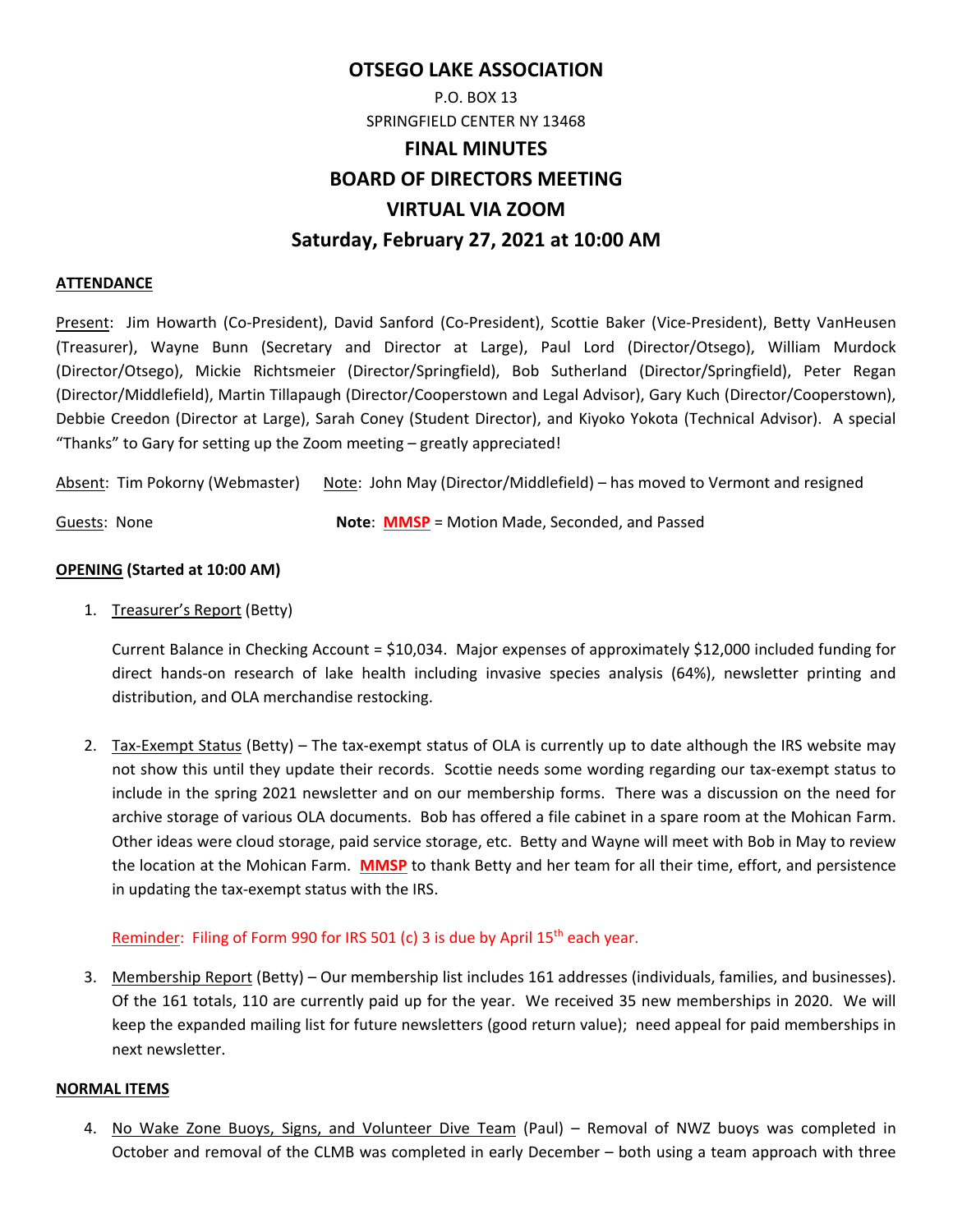shifts (due to Covid‐19 restrictions). The NWZ buoy at Bissell Point is missing. The volunteer dive team is active this winter with ice dives for training new divers. Volunteers are always welcome.

- 5. Boat Inspections / Boat Washing Station (Paul) The third year of State funding for the lake stewards is ending as well as CRISP funding. Inspections for 2021 should be about the same as 2020. Funding for aquatic invasive species (AIS) is unknown for this year. The Biological Field Station (BFS) has released two reports - one on "Trends in Recreational Watercraft Use in Otsego Lake Since 1975" and the other on "Long‐Term Trends in Chloride Concentrations in Otsego Lake from 1925 to 2019". These can be posted on the OLA website.
- 6. Merchandise (Scottie) ‐ We had \$650 in sales from fall 2020 newsletter. Sun visors and kids' gifts might be new items to consider.
- 7. Newsletter (Scottie) ‐ Susan O'Handley will again coordinate, print, and mail the Spring 2021 newsletter ‐ format will be basically the same as Fall 2020 newsletter with actual mailing planned for June  $1<sup>st</sup>$ . All draft articles and photos should be submitted to Scottie and Susan by May  $15<sup>th</sup>$ . Theme for the newsletter will be determined by Scottie later. Potential articles include: Co-Presidents' message (Jim & David), merchandise for sale (Scottie), annual gathering (Mickie, Gary, & Bob), boat parade (Wayne), new hybrid pondweed and weed beds in lake (Paul), quagga mussels (Paul), CLMB update (Kiyoko), other interesting stories, funny stories about the lake (Board members), what we could do if we had more money (Board members), photographs, application for membership, and fun facts (fillers) about the lake. Goal is to expand the mailing list to include other groups. The spring 2021 newsletter will be sent via e-mail and hard copy. A draft copy of the newsletter will be sent to all BOD members for review and comments.
- 8. Website (Tim) No report.
- 9. Facebook (Debbie) Facebook is up to date; need to post request for more paid members.
- 10. Coordination with Other Organizations ‐ This is an on‐going process with OCCA, Otsego 2000, and Otsego Land Trust as needed.
- 11. Boat Parade (Wayne) ‐ OLA's Annual "We Love Our Lake" Decorated Boat Parade will be held again this summer, probably over the  $4<sup>th</sup>$  of July weekend. Wayne will contact the Boat Parade Committee and start the planning.
- 12. Annual Membership Gathering (Mickie, Gary, & Bob) ‐ The annual membership gathering (formerly called annual membership meeting) will be a virtual meeting again this year. We were originally scheduled to use the Otsego Sailing Club's new pavilion, but their Board of Directors has decided to ban the use of the pavilion to all outside groups this year due to the ongoing Covid‐19 virus. Other venues were considered but none could provide the space to maintain proper social distancing and other NYSDOH guidelines.
- 13. NYSFOLA The 2021 annual conference will be virtual this year and is scheduled for April 29<sup>th</sup> and 30<sup>th</sup>. **MMSP** to pay the annual dues each year for OLA as a middle‐sized association, current dues are \$100. **MMSP** to reimburse the cost for registration fees and meals (but not vehicle mileage or lodging) each year for any Board member who attends the annual conference. Wayne has submitted the spring 2020 and fall 2020 newsletters to NYSFOLA for entry in their annual newsletter contest  $-$  both in the hard copy category and in the digital category.
- 14. Cooper's Hybrid Pondweed (Paul) Mary Keefe has published a Draft copy (dated February 1, 2021) of her 2020 Project Report entitled "Cooper's Hybrid Pondweed: Impact on Otsego Lake 2020". The BFS is still waiting for the results of the DNA analysis of the samples taken last summer. The BFS has offered to put Mary's report in their 2020 Annual Report. Paul has also recommended that the final report be posted to the OLA website.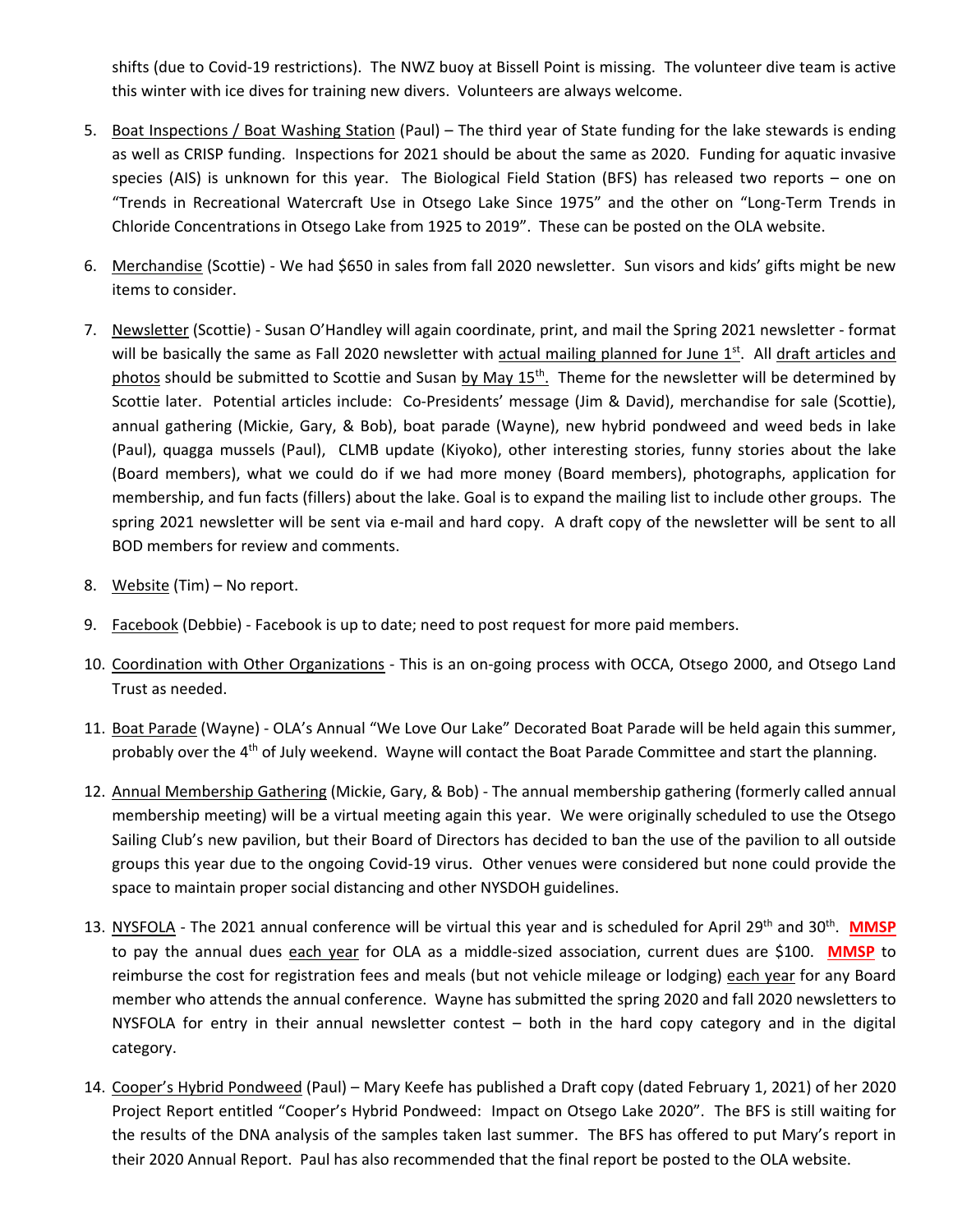- 15. Quagga/Zebra Mussels (Paul & Kiyoko) SUNY Oneonta has funded a set of collector plates to be deployed by the Volunteer Dive Team on February 27<sup>th</sup> at the Belmonte camp about 0.5 miles north of Five Mile Point. These plates will be placed on the bottom of the lake at different depths and used to collect Quagga and Zebra Mussels during the late winter and early spring and then moved to another site this summer.
- 16. Special E‐Mailed Lake Updates (Debbie) ‐ Ginny Hastings, an OLA member on the lake, has offered to prepare a brief lake update to be sent via e‐mail on perhaps a monthly or semi‐monthly basis to keep OLA in front of its members and offer updated information. This is not to replace our normal twice a year full blown newsletter. Debbie will have Ginny prepare a draft copy of the lake updates and then submit it to the Board members for review and comment.
- 17. Membership Card (Scottie & Betty) Scottie and Betty have drafted an OLA membership card that can be handed out at various locations or events (i.e., boat washing station, Earth Day, annual gathering, Sam Smith's, etc.) to remind people to either renew their membership or join for the first time. Susan O'Handley has prepared a two‐sided, full color card and the cost will include her design work and printing. A large copy of the card is attached for reference (also see Scottie's e-mail dated Feb. 22<sup>nd</sup>.) **MMSP** for \$315 for 1000 cards (5" x 7") on 100‐pound stock.
- 18. Lake Citizen Award (Wayne) The Board should start thinking about who should receive the Lake Citizen Award for 2021.
- 19. Replacement for John May (Board) John May has moved to Vermont and has resigned as the OLA Director from Middlefield so a replacement from the Town of Middlefield will be needed. Peter will approach Lou Allstadt, who has a camp on the lake in the Town of Middlefield, about joining the OLA Board. Lou's wife Melinda Hardin will be an alternative.
- 20. E-Mail Motions by OLA Board The Board still needs to draft a change to the OLA By-Laws to allow passing motions via e‐mails. Paul and Mickie have presented preliminary thoughts and will coordinate the change at a future Board meeting.

#### **NEXT BOARD MEETING**

21. Date for Next Board Meeting – The next OLA Board meeting is scheduled for Saturday, May 15<sup>th</sup> at 10:00 AM. At this time, it will be a virtual meeting via Zoom.

#### **ADJOURNMENT**

22. **MMSP** to adjourn the meeting at 11:47 AM.

Respectfully submitted,

K. Wayne Bunn, Secretary

#### **MOTIONS PASSED VIA E‐MAILS SINCE LAST BOARD MEETING**

**MMSP** on 09/25/2020 for an additional \$250 for merchandise.

 (Continued)